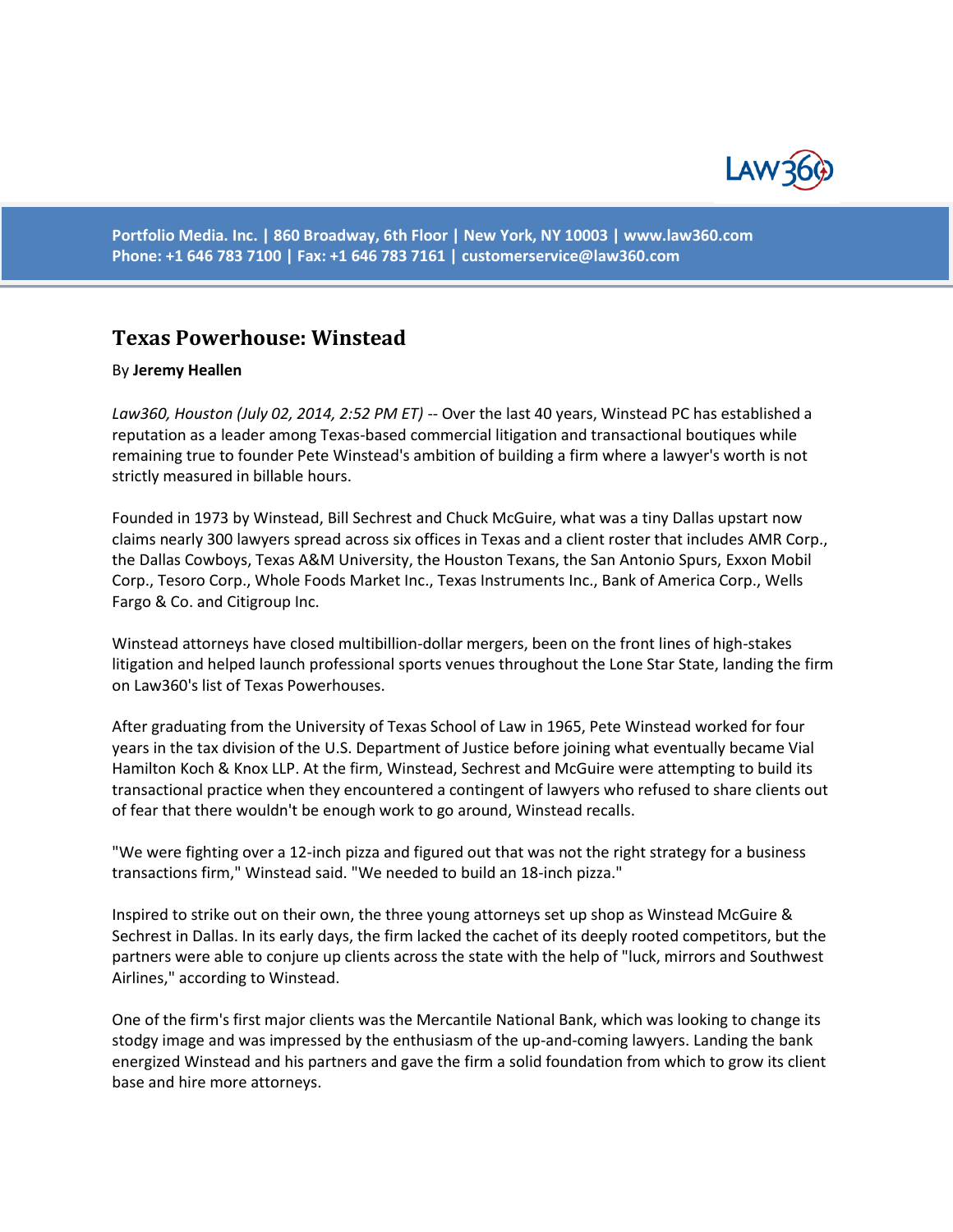But Winstead knew that the budding firm also had to avoid the cultural norms of BigLaw that encouraged "client clutching" and hierarchical workflow that relegated associates to performing menial tasks. Incoming attorneys had to be empowered in order to develop their own clients, which in turn would benefit the firm.

"It's the only way a young lawyer really learns anything," Winstead said. "We adopted a model of transferring a client to other firm attorneys very quickly. As a trial lawyer, you're not learning a lot if you're just carrying Pete Winstead's briefcase around."

That model has become an ethos at Winstead, where firm attorneys are encouraged from day one to engage with clients, participate in their respective communities and eventually become involved with firm management activities.

Rather than assessing its lawyers on the basis of billables alone, which can breed unhealthy competition, firm management takes a holistic view of each attorney's total contributions, which firm Chairman Kevin Sullivan describes as the key to the firm's success in driving business and recruiting top talent.

"We try to make things as supportive for our attorneys as we can," Sullivan said. "We try to balance an atmosphere that is encouraging of high-performing, achievement-oriented, smart attorneys and combine that with a collaborative approach."

By 1981, the firm was picking up steam and had added top litigator W. Ted Minick as a name partner. When McGuire departed in 1990, the firm rebranded itself Winstead Sechrest & Minick PC — a name it would go by until 2007, by which time both Sechrest and Minick had moved on.

Not long after Minick's name was added to the lobby wall, he was tapped to help the growing firm take its first step to becoming a regional presence. In 1985, Minick moved to Houston to start Winstead's first satellite office.

Two years later, Pete Winstead himself was asked to pull up stakes and help the firm roll out its Austin office, where he still works today. By deploying name partners, the firm hoped to establish continuity among its offices and provide assurance to local recruits they wouldn't be marginalized by a Dallascentric firm, Winstead says.

Sending Winstead to Austin would soon put the firm in the national spotlight. As Winstead tells it, he was able to "get close" with PricewaterhouseCoopers LLP, which at the time was advising Michael Dell about taking Dell Inc. public.

"We hitched our star to him and convinced him that to go public, he had to do that with a Dallas transactional firm," Winstead said.

In the spring of 1988, Winstead helped Dell launch an initial public offering at \$8.50 per share. The Dell IPO instantly gave the law firm credibility in Austin's burgeoning high-tech community and would create a new source of clients as "Dellionaires" made wealthy by the stock offering began looking for ways to invest and manage their money, according to Winstead.

A series of strategic mergers with local law firms across Texas followed, expanding Winstead's footprint. The firm acquired Houston-based Margraves & Schueler PC in 1992, and in 1999 it merged with Langley & Branch PC, bringing on Rep. Dan Branch, R-Dallas, as a partner.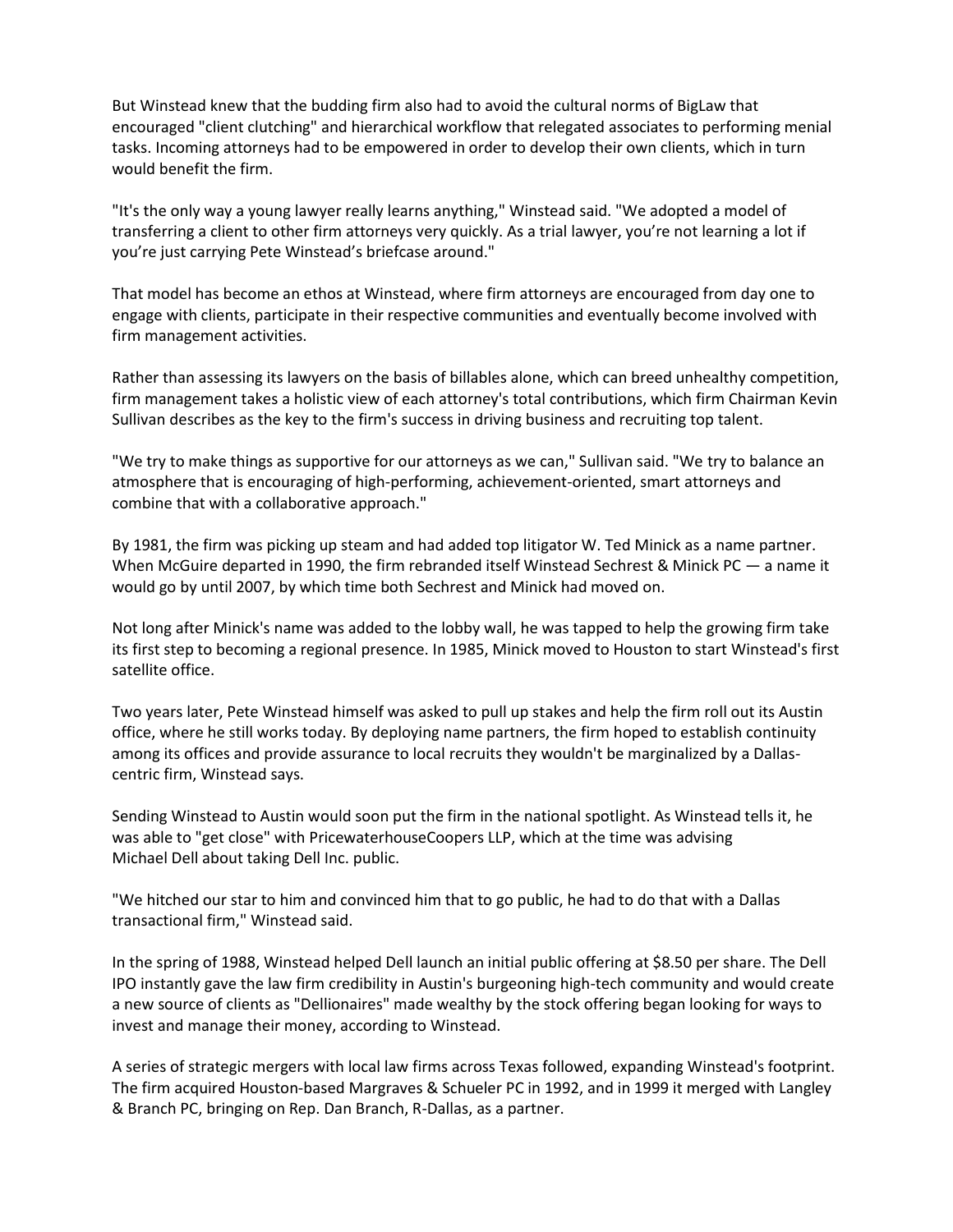In 2000, Winstead entered the Fort Worth market with the acquisition of McConnell & Associates and by 2003 had added offices in San Antonio and The Woodlands.

Today, Winstead styles itself a "Texas plus" firm with offices outside the state in Washington, D.C., Charlotte and New Orleans to service its national clients in the banking, real estate and energy sectors. The firm is adding new associates at a clip of 12 to 15 per year and is actively pursuing laterals, but it remains committed to maintaining its identity as a lean, regional firm that can offer a competitive rate structure.

It's "good for our clients, but also really good for young attorneys and young partners who are starting to develop their own following by not shackling them with a rate that is really high that they have to carry around town to generate business," Sullivan said.

And Winstead's clients are seeing results.

In February 2013, Winstead advised financial services, investment banking, life insurance and real estate development company Orix USA Corp. in its \$2.3 billion acquisition of a majority stake in Rabobank Group NV's asset management arm, making it one of Japan's largest asset managers.

The firm assisted TRT Holdings Inc. in June 2013 with its \$1.1 billion purchase of six iconic resorts from KSL Capital Partners LLC including the Barton Creek Resort and Spa, The Homestead Resort and Spa, La Costa Resort and Spa, the Grove Park Inn and Rancho Las Palmas Resort.

On behalf of AMR, Winstead represented American Airlines with approximately \$1 billion in equipment purchases including various types of aircraft and interiors for its new and existing fleet. The firm also advised the airline during AMR's bankruptcy proceedings on its assumption, rejection and renegotiation of more than 25,000 contracts worldwide — an integral step toward AMR's eventual reorganization and merger with U.S. Airways Group Inc.

Winstead also represented the Dallas Cowboys last year in negotiating the naming rights for AT&T Stadium. The deal, estimated to be worth between \$17 million and \$19 million annually, was expedited over a two-week period and required the negotiation and conversion of an existing sponsorship agreement to a comprehensive naming rights agreement.

In August, the firm helped the football team and its affiliate Blue Star Land Co. secure a **\$115 million deal** to develop the team's new headquarters, a practice facility that will include an indoor 12,000-seat stadium, and a mixed-use real estate development in Frisco, Texas.

For Winstead, the transactions must have felt familiar. The firm had advised the team on various aspects of the stadium's development in 2001. And when businessman Bob McNair started campaigning to bring the NFL back to Houston in the late 1990s, he called on Winstead to help acquire the Houston Texans franchise and negotiate stadium development and naming rights agreements.

And Winstead currently represents Texas A&M University in connection with the drafting and negotiation of contracts for the design and construction of a \$375 million renovation to Kyle Field, the university's hallowed football stadium.